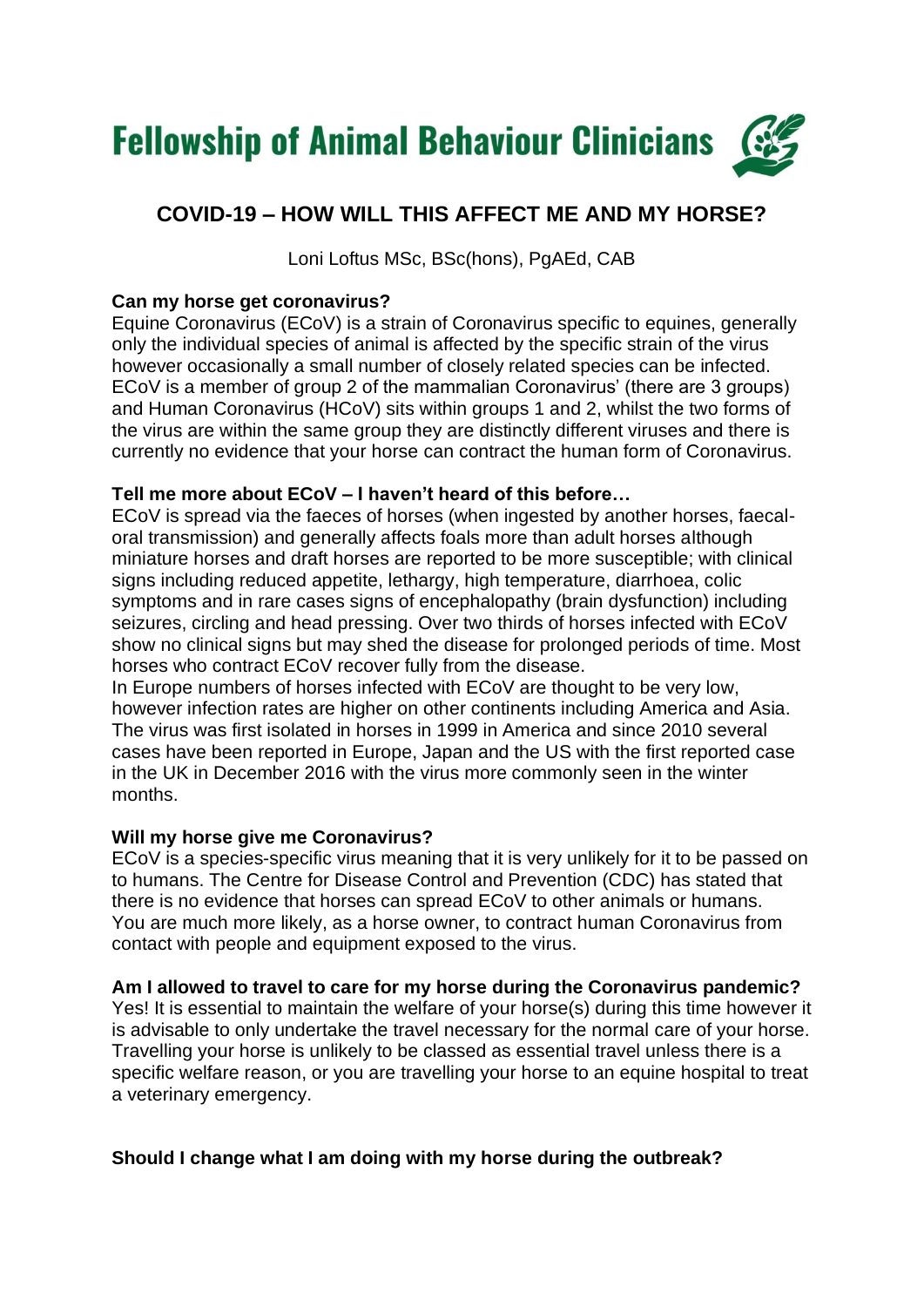It is advisable to put in place a documented routine for your horse and try to stick to this; not only will this be good for your horse it will enable others to take over the care of your horse should you become infected with or exposed to Coronavirus yourself. Share your horses care plan with others such as your yard manager or family members so that they can help you with care if you become incapacitated.

In general, try to keep your horse's routine the same; horses like predictability and maintaining feeding times and type of feed will help them maintain a healthy digestive system. If you need to make changes during this time, ensure that you do this slowly and always with consideration for optimal welfare.

# **Can I turn out my horses during this time?**

Yes, turnout is vital for horses as it is part of their natural pattern of behaviour and is essential for high welfare. Try to maintain your turnout routine and wherever possible ensure that your horse is turned out with other horses for company.

#### **My horse is on a livery yard – what should I consider in relation to Coronavirus?**

Maintain good communication with your yard manager and draw up a contingency plan for if access to your yard becomes restricted as a result of vulnerable people living at the address or if there are fewer people available to care for your horse due to self-isolation. Always respect the protocol put in place by your yard manager as it is likely to be there to keep people and horses safe and well. If you have any concerns over protocols implemented, discuss these at an early stage with your yard manager to come to an agreed way forward.



General advice for attending your yard includes:

- Working out a rota for owners to attend to their horses to avoid lots of people interacting at once
- Avoid close contact with others in tack rooms and feed rooms
- Consider whether riding is strictly necessary at this time; there is no governmental guidance on this currently however ensuring your horse is receiving turnout, you are maintaining feed times and ensuring your health and the health of others around you isn't compromised is key at this time.
- Remember if you decide to take your horse out of work you will need to reduce its feed intake.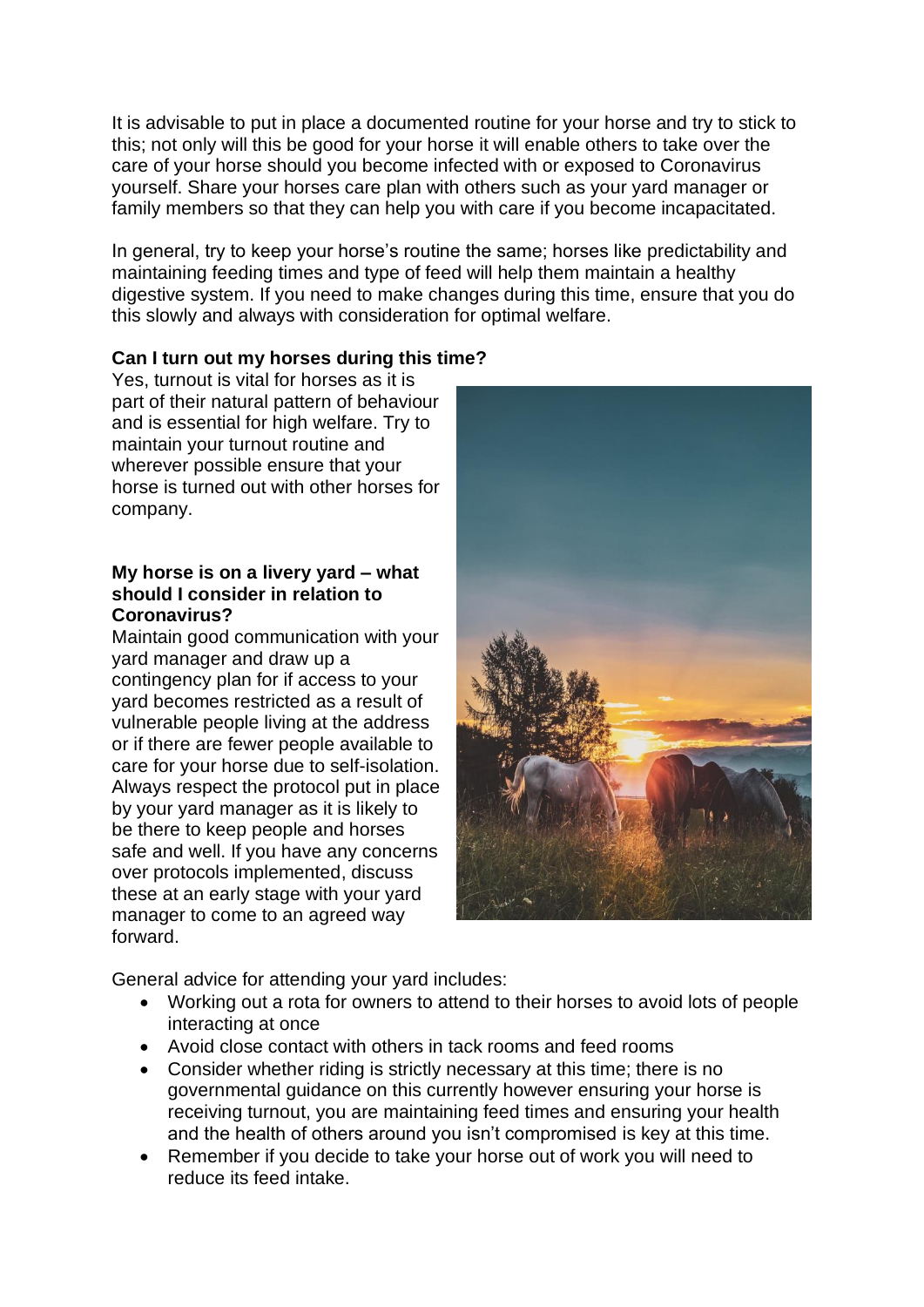- Why not do some in hand or liberty training at this time, you could use the time to practice groundwork exercises, clicker train your horse and teach some tricks for enrichment.
- If you share your horse with someone else try and attend the yard at different time, perhaps one person could attend in the morning and the other in the afternoon.
- Wear gloves and disinfect shared equipment after use (this includes mucking out equipment, feed scoops, buckets and specific equine equipment).
- Follow NHS and Government advice, this may change quickly as the pandemic develops.

### **Will I run out of supplies for my horse?**

You do not need to panic buy feed and bedding supplies for your horse. Horse feed and bedding suppliers are viewed as essential



retailers, along with pet shops, so there is no need to stockpile items. Make sure your horse has access to *ad lib* forage (unless advised otherwise by a veterinary surgeon), this provides the horse with plenty of roughage to mimic natural eating patterns which helps keep them healthy and can reduce the development of stereotypic behaviours.



#### **Will a vet or farrier attend to my horse?** In order to comply with government guidelines and

reduce the spread of Covid-19 many vet practices are responding to emergency and urgent call outs only. Ensure that you have a good supply of any medications your horse requires and liaise with your veterinary surgery remotely about repeat prescriptions. If you are self-isolating and your horse requires urgent veterinary attention inform your surgery as they may be able to provide an additional member of staff to hold your horse for you. More information can be found at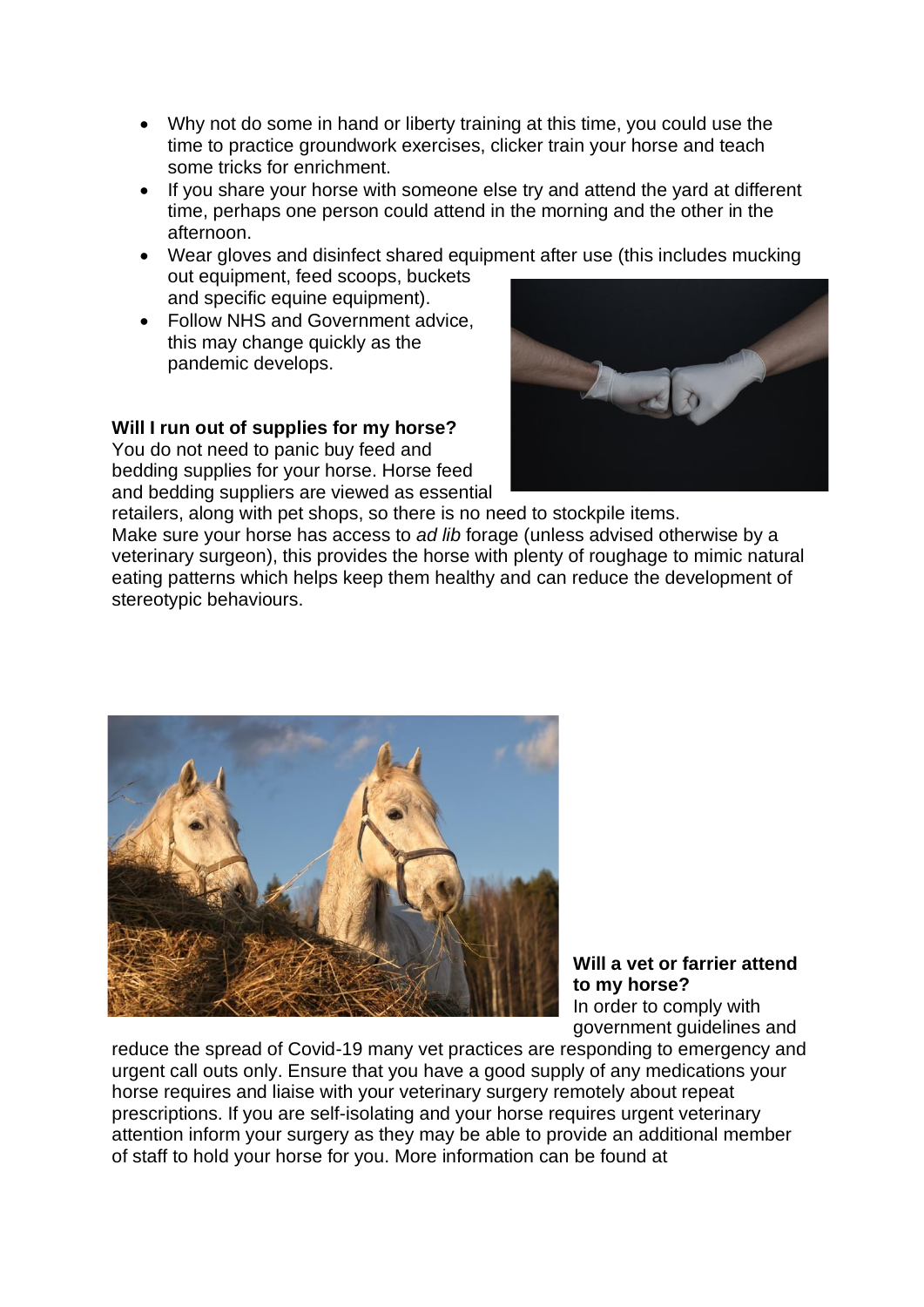[https://www.bva.co.uk/media/3399/bva-guidance-for-veterinary-practices-on](https://www.bva.co.uk/media/3399/bva-guidance-for-veterinary-practices-on-covid19-march-2020.pdf)[covid19-march-2020.pdf.](https://www.bva.co.uk/media/3399/bva-guidance-for-veterinary-practices-on-covid19-march-2020.pdf)

BEVA have advised that six monthly equine influenza vaccination is stopped and that all other influenza booster vaccinations are stopped for one month [\(https://www.beva.org.uk/coronavirus\)](https://www.beva.org.uk/coronavirus). It is hoped that with the much-reduced movement of horses at this time the impact of this in relation to risk of disease spread will be low.

The British Farriers and Blacksmiths Association have advised their members that they may travel to work to maintain equine welfare but to consider whether this is essential travel. Further information can be found at The Farriers Registration Council [\(https://www.farrier-reg.gov.uk/news/coronavirus-and-farriery-guidance-to](https://www.farrier-reg.gov.uk/news/coronavirus-and-farriery-guidance-to-equine-owners-and-to-registered-farriers)[equine-owners-and-to-registered-farriers\)](https://www.farrier-reg.gov.uk/news/coronavirus-and-farriery-guidance-to-equine-owners-and-to-registered-farriers)



# **BRITISH FARRIERS & BLACKSMITHS ASSOCIATION**



The British Horse Society has some very useful advice for equestrians during Covid-19 which can be read at [https://www.bhs.org.uk/advice-and-information/coronavirus](https://www.bhs.org.uk/advice-and-information/coronavirus-covid-19)[covid-19.](https://www.bhs.org.uk/advice-and-information/coronavirus-covid-19) **References**